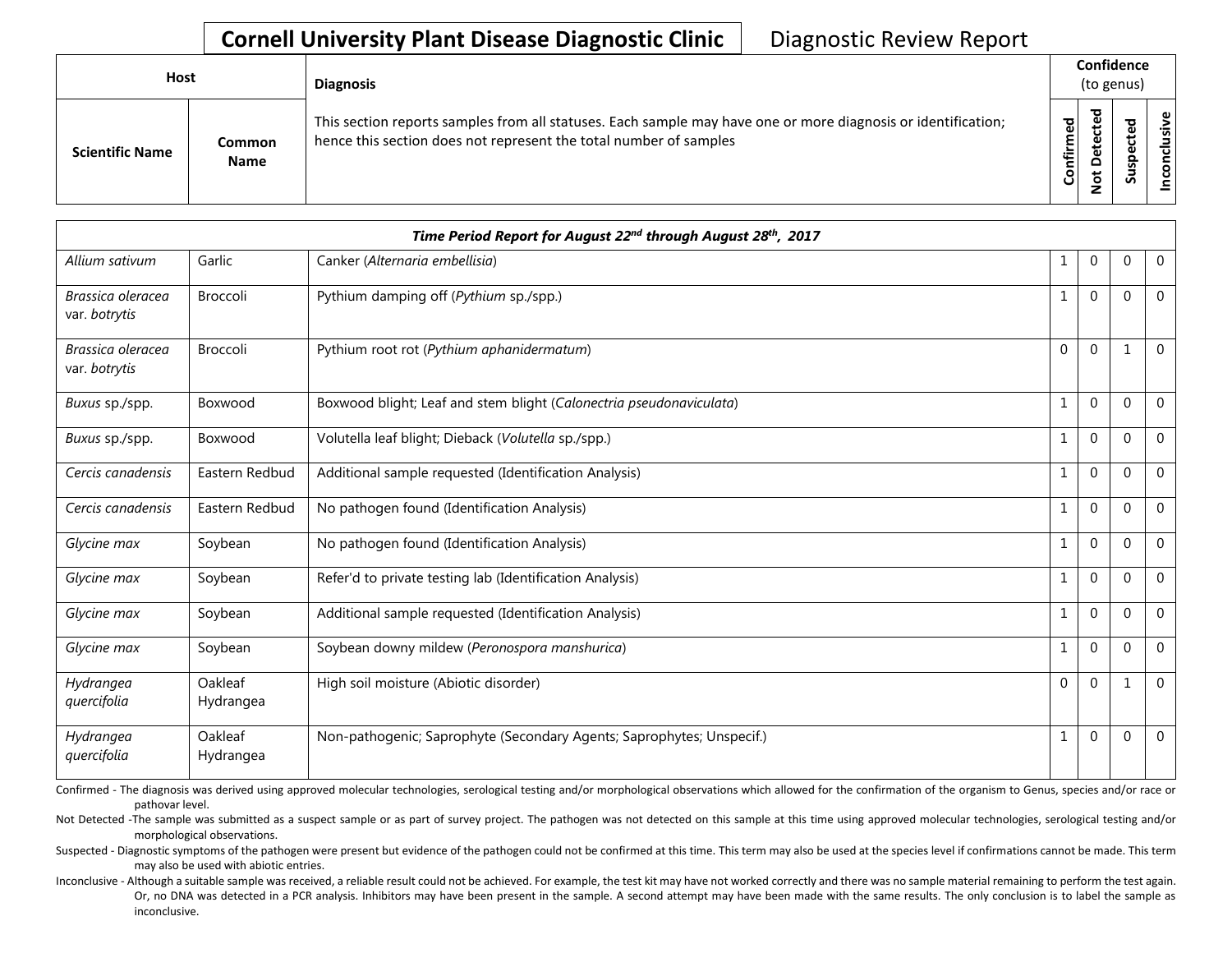## **Cornell University Plant Disease Diagnostic Clinic** | Diagnostic Review Report

| Host                   |                       | <b>Diagnosis</b>                                                                                                                                                                   |           | Confidence<br>(to genus) |  |                 |  |  |
|------------------------|-----------------------|------------------------------------------------------------------------------------------------------------------------------------------------------------------------------------|-----------|--------------------------|--|-----------------|--|--|
| <b>Scientific Name</b> | Common<br><b>Name</b> | This section reports samples from all statuses. Each sample may have one or more diagnosis or identification;<br>hence this section does not represent the total number of samples | Confirmed | ᇃ<br>o<br>سد<br>–<br>-   |  | ω<br>usiv<br>᠊ᠣ |  |  |

| Malus domestica            | Domestic Apple    | Crown rot; Root rot; Stem rot (Phytophthora sp./spp.) | 1            | 8                | $\mathbf{0}$   | $\mathbf 0$    |
|----------------------------|-------------------|-------------------------------------------------------|--------------|------------------|----------------|----------------|
| Malus domestica            | Domestic Apple    | Fire blight (Erwinia amylovora)                       | $\mathbf 0$  | $\mathbf{0}$     | $\overline{2}$ | $\mathbf 0$    |
| Malus domestica            | Domestic Apple    | High soil moisture (Abiotic disorder)                 | $\mathbf 0$  | $\mathbf 0$      | 9              | $\Omega$       |
| Malus sp./spp.             | Crabapple         | Fire blight (Erwinia amylovora)                       | $\mathbf{1}$ | $\boldsymbol{0}$ | $\mathbf{0}$   | $\mathbf 0$    |
| Malus sp./spp.             | Crabapple         | Rust (Gymnosporangium sp./spp.)                       | $\mathbf 1$  | $\mathbf{0}$     | $\mathbf{0}$   | $\mathbf 0$    |
| Quercus phellos            | Willow Oak        | Discula anthracnose (Discula sp./spp.)                | $\mathbf{1}$ | $\mathbf 0$      | $\mathbf{0}$   | $\mathbf 0$    |
| Quercus phellos            | <b>Willow Oak</b> | Insect damage (Unidentified Insect)                   | $\mathbf{1}$ | $\boldsymbol{0}$ | 0              | $\mathbf 0$    |
| Quercus phellos            | Willow Oak        | Scale insects (Order Homoptera)                       | $\mathbf{1}$ | $\mathbf{0}$     | $\mathbf{0}$   | $\mathbf 0$    |
| Quercus phellos            | Willow Oak        | Spider mites (Family Tetranychidae)                   | $\mathbf{1}$ | $\mathbf 0$      | $\mathbf{0}$   | $\mathbf 0$    |
| Raphanus sativus           | Radish            | Pythium root rot (Pythium aphanidermatum)             | $\mathbf 0$  | $\mathbf 0$      | 1              | $\mathbf 0$    |
| Raphanus sativus           | Radish            | Pythium damping off (Pythium sp./spp.)                | $\mathbf{1}$ | $\Omega$         | $\Omega$       | $\mathbf 0$    |
| Solanum<br>tuberosum       | Potato            | Late blight (Phytophthora infestans)                  | $\mathbf{1}$ | $\mathbf 0$      | $\mathbf{0}$   | $\overline{0}$ |
| Turfgrass mixed<br>species | Turfgrass         | High soil moisture (Abiotic disorder)                 | $\mathbf 0$  | $\mathbf 0$      | $\overline{2}$ | $\mathbf 0$    |
| Turfgrass mixed<br>species | Turfgrass         | Magnaporthe summer patch (Magnaporthiopsis poae)      | $\mathbf 0$  | $\mathbf 0$      | 1              | $\mathbf 0$    |

Confirmed - The diagnosis was derived using approved molecular technologies, serological testing and/or morphological observations which allowed for the confirmation of the organism to Genus, species and/or race or pathovar level.

Not Detected -The sample was submitted as a suspect sample or as part of survey project. The pathogen was not detected on this sample at this time using approved molecular technologies, serological testing and/or morphological observations.

Suspected - Diagnostic symptoms of the pathogen were present but evidence of the pathogen could not be confirmed at this time. This term may also be used at the species level if confirmations cannot be made. This term may also be used with abiotic entries.

Inconclusive - Although a suitable sample was received, a reliable result could not be achieved. For example, the test kit may have not worked correctly and there was no sample material remaining to perform the test again. Or, no DNA was detected in a PCR analysis. Inhibitors may have been present in the sample. A second attempt may have been made with the same results. The only conclusion is to label the sample as inconclusive.